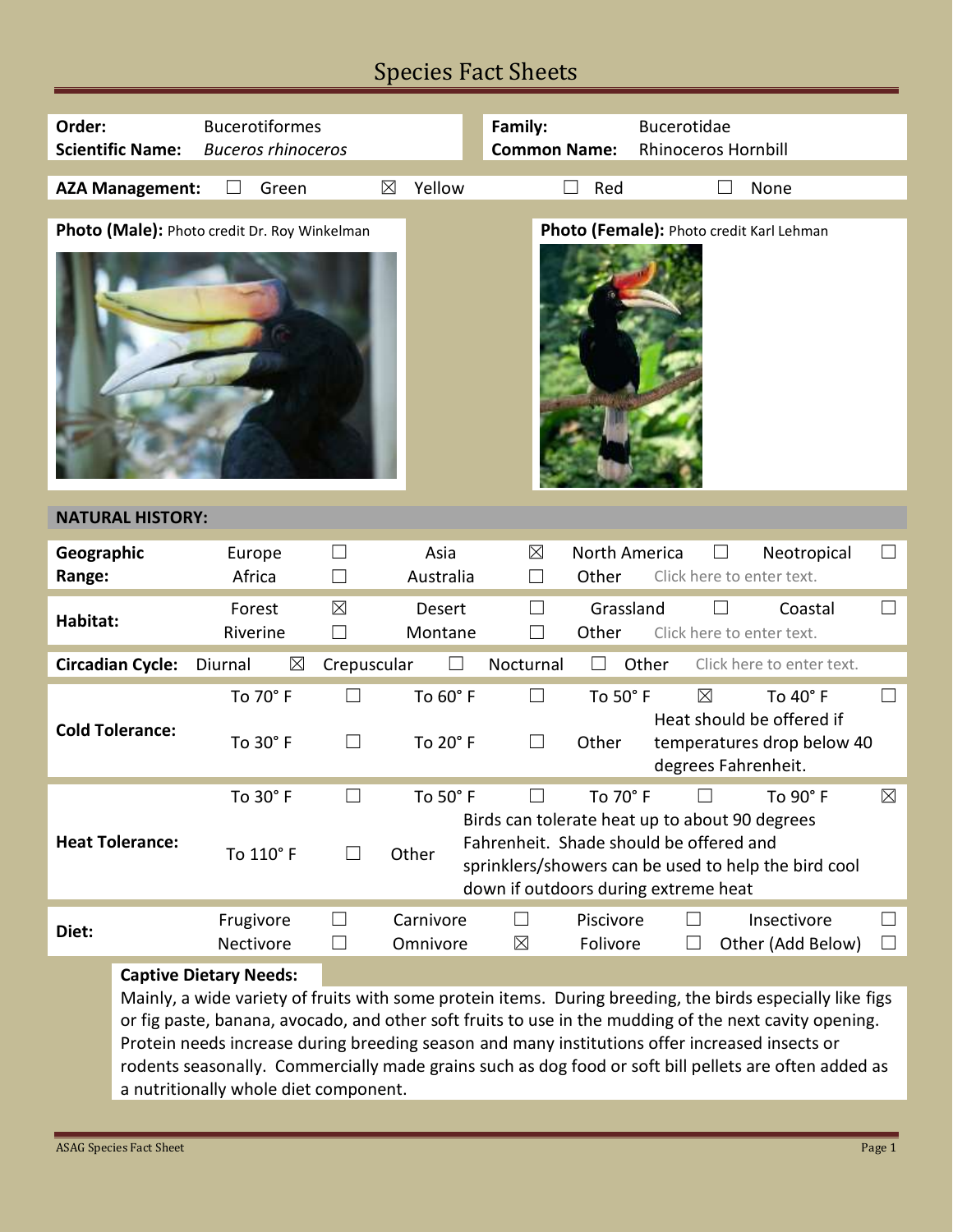## Species Fact Sheets

| Life Expectancy in the Wild:                    | Males:                                                                                                                                                                                                                                                                                                                                                                        |                                                           |                  | Approximately 30 yrs | Females:                 | Approximately 30 yrs       |                                                                                                                                                   |
|-------------------------------------------------|-------------------------------------------------------------------------------------------------------------------------------------------------------------------------------------------------------------------------------------------------------------------------------------------------------------------------------------------------------------------------------|-----------------------------------------------------------|------------------|----------------------|--------------------------|----------------------------|---------------------------------------------------------------------------------------------------------------------------------------------------|
| <b>Life Expectancy in Captivity:</b>            | Males:                                                                                                                                                                                                                                                                                                                                                                        |                                                           |                  | Approximately 40 yrs | Females:                 | Approximately 40 yrs       |                                                                                                                                                   |
| <b>BREEDING INFORMATION:</b>                    |                                                                                                                                                                                                                                                                                                                                                                               |                                                           |                  |                      |                          |                            |                                                                                                                                                   |
| <b>Age at Sexual Maturity:</b>                  |                                                                                                                                                                                                                                                                                                                                                                               | 5-6 Years of Age<br>Females:<br>5-6 Year of Age<br>Males: |                  |                      |                          |                            |                                                                                                                                                   |
| <b>Courtship Displays:</b>                      | Courtship includes nest inspection, food offerings, regurgitation, preening<br>and posturing.                                                                                                                                                                                                                                                                                 |                                                           |                  |                      |                          |                            |                                                                                                                                                   |
| <b>Nest Site Description:</b>                   | Cavities are natural holes in trees 9-15 m above ground. The entrance is a<br>narrow slit just wide enough for the female to enter. The female seals the<br>cavity entrance from the inside so only a small hole remains for male to offer<br>food throughout nesting period.                                                                                                 |                                                           |                  |                      |                          |                            |                                                                                                                                                   |
| <b>Clutch Size, Egg Description:</b>            | 1-2 eggs hatch after 37-45 day incubation period. The female emerges from<br>the nest after 40-50 days after hatch and chicks fledge at about 80 days of<br>age.                                                                                                                                                                                                              |                                                           |                  |                      |                          |                            |                                                                                                                                                   |
| <b>Incubation Period:</b>                       | 37-45 days                                                                                                                                                                                                                                                                                                                                                                    |                                                           |                  |                      | <b>Fledgling Period:</b> |                            | Approximately 80 days                                                                                                                             |
| <b>Parental Care:</b>                           | Chicks are completely dependent on the sire to provide food in the nesting cavity.<br>The sire will regurgitate whole pieces and pass them into the nest cavity for the dam<br>and the chicks. After fledging, chicks will stay close to the nest, still fed by the<br>parents. Once they can fly reasonably well, the chicks join the parents on foraging<br>trips for food. |                                                           |                  |                      |                          |                            |                                                                                                                                                   |
| <b>Chick Development:</b>                       | Chicks hatch inside the nest cavity with no feathers and their eyes are closed. Their<br>eyes open after about 10 days, but their feathers develop much slower. Feathers are<br>fully formed by the time the chick leaves the nest at about 80 days of age.                                                                                                                   |                                                           |                  |                      |                          |                            |                                                                                                                                                   |
| <b>CAPTIVE HABITAT INFORMATION:</b>             |                                                                                                                                                                                                                                                                                                                                                                               |                                                           |                  |                      |                          |                            |                                                                                                                                                   |
| <b>Social Structure in the Wild:</b>            |                                                                                                                                                                                                                                                                                                                                                                               | Live in breeding pairs or groups of juveniles             |                  |                      |                          |                            |                                                                                                                                                   |
| <b>Social Structure in Captivity:</b>           |                                                                                                                                                                                                                                                                                                                                                                               | Kept as breeding pair or individually.                    |                  |                      |                          |                            |                                                                                                                                                   |
| <b>Minimum Group Size:</b>                      | One individual                                                                                                                                                                                                                                                                                                                                                                |                                                           |                  |                      |                          | <b>Maximum Group Size:</b> | Pair with juvenile<br>offspring                                                                                                                   |
| Compatible in<br><b>Mixed Species Exhibits:</b> | <b>No</b>                                                                                                                                                                                                                                                                                                                                                                     |                                                           | <b>Comments:</b> |                      |                          |                            | Not exhibited in mixed species exhibits because of<br>aggression from rhinoceros hornbills and their<br>tendency to hunt small birds and mammals. |
| <b>Optimal Habitat Size:</b>                    | The enclosure should be at least 60 ft in length, 15 ft wide and at least 12 ft high. A<br>variety of perching should be offered to facilitate flights and sunning. Cover should be<br>offered as well as plantings for a variety of perches and shade.                                                                                                                       |                                                           |                  |                      |                          |                            |                                                                                                                                                   |